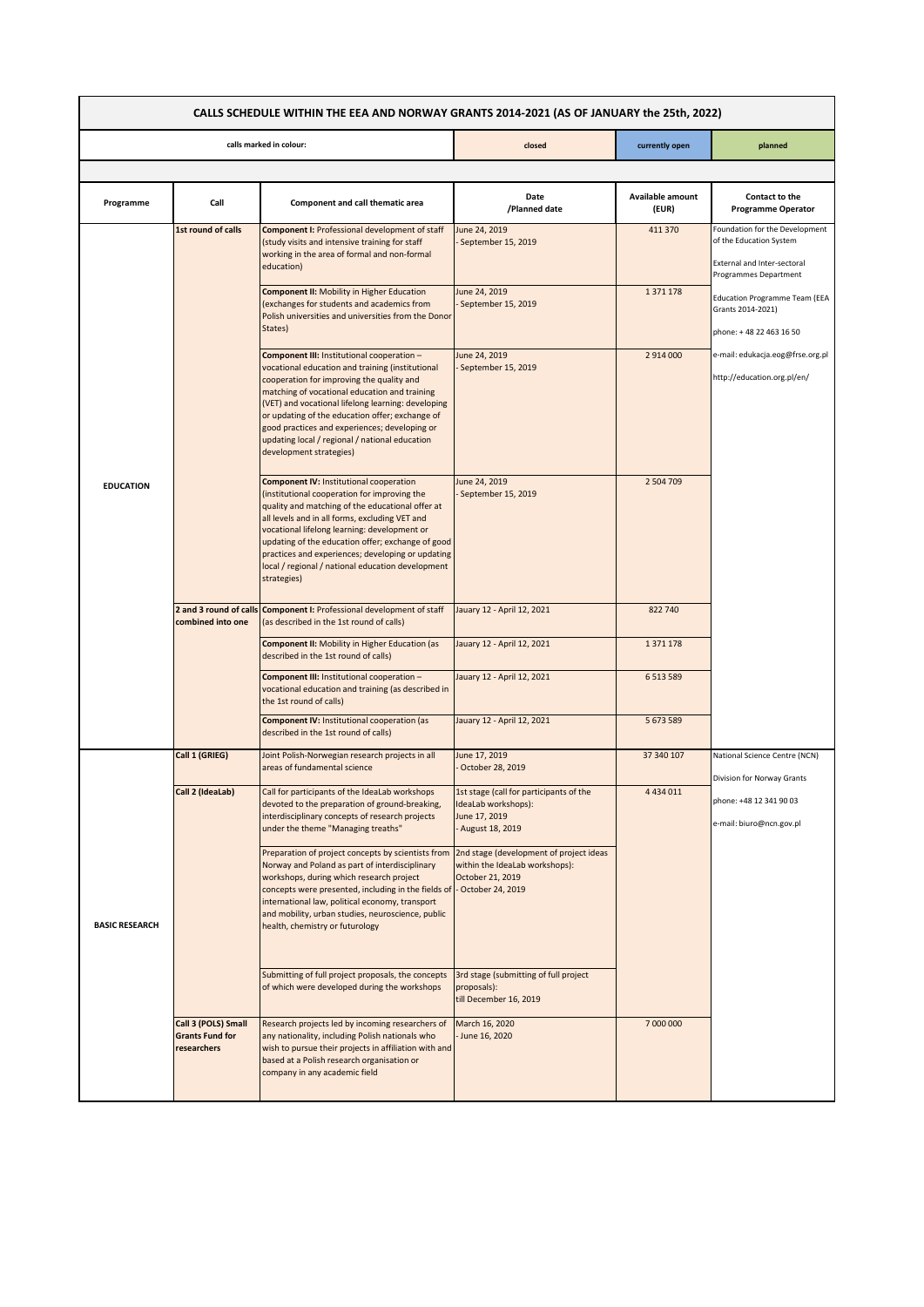|                                                         | Call 1 (POLNOR)                                                       | Polish-Norwegian research projects in the field of<br>applied research in the following thematic areas:<br>health and social care, industry and information                                                                                                                                                                                                                                                              | September 23, 2019<br>December 12, 2019                                                                       | 49 745 454    | National Centre for Research and<br>Development                                                                 |
|---------------------------------------------------------|-----------------------------------------------------------------------|--------------------------------------------------------------------------------------------------------------------------------------------------------------------------------------------------------------------------------------------------------------------------------------------------------------------------------------------------------------------------------------------------------------------------|---------------------------------------------------------------------------------------------------------------|---------------|-----------------------------------------------------------------------------------------------------------------|
| <b>APPLIED RESEARCH</b>                                 |                                                                       | technologies, food and natural resources, energy,<br>transport and climate, social and economic<br>development, unmanned vehicles                                                                                                                                                                                                                                                                                        |                                                                                                               |               | <b>International Cooperation</b><br>Department<br>phone: +48 22 390 74 01                                       |
|                                                         |                                                                       |                                                                                                                                                                                                                                                                                                                                                                                                                          |                                                                                                               |               | e-mail:                                                                                                         |
|                                                         | Call 2 (POLNOR CCS)                                                   | Polish-Norwegian research projects in the field of<br>carbon capture and storage, including: full value<br>chain analysis, social sciences related to the<br>implementation of CCS, pilot CO2 storage<br>installations, new knowledge that will facilitate<br>large-scale CO2 storage, development of<br>integrated CO2 capture solutions with energy and<br>industrial processes                                        | September 23, 2019<br>December 12, 2019                                                                       | 11 764 706    | norwaygrants@ncbr.gov.pl<br>e-mail:<br>norwaygrants@ncbr.gov.pl                                                 |
|                                                         | Call 3 (IdeaLab)                                                      | Call for participants of the IdeaLab workshops<br>devoted to the preparation of ground-breaking,<br>interdisciplinary concepts of research projects<br>under the theme "Cities of the future: services<br>and solutions"                                                                                                                                                                                                 | 1st stage (call for participants of the<br>IdeaLab workshops):<br>November 4, 2019<br>November 30, 2019       | 6 6 5 1 0 1 6 |                                                                                                                 |
|                                                         |                                                                       | Preparation of project concepts by scientists<br>selected in the 1st stage of the call                                                                                                                                                                                                                                                                                                                                   | 2nd stage (development of project ideas<br>within the IdeaLab workshops):<br>March 2, 2020<br>- March 5, 2020 |               |                                                                                                                 |
|                                                         |                                                                       | Submitting of full project proposals, the concepts<br>of which were developed during the workshops                                                                                                                                                                                                                                                                                                                       | 3rd stage (submitting of full project<br>proposals):<br>February 28, 2020<br>- June 8, 2020                   |               |                                                                                                                 |
| <b>CULTURE</b>                                          | <b>Call 4 Small Grants</b><br><b>Scheme for female</b><br>researchers | Call for female researchers in applied technical<br>sciences                                                                                                                                                                                                                                                                                                                                                             | September 28 - December 11, 2020                                                                              | 5 000 000     |                                                                                                                 |
|                                                         | Call 1                                                                | Cultural heritage management enhanced -<br>restoration and revitalization of cultural heritage<br>as well as innovative use of cultural infrastructure<br>for the presentation of cultural heritage                                                                                                                                                                                                                      | December 31, 2019<br>March 30, 2020 (announced<br>on November 26, 2019)                                       | 60 170 588    | Ministry of Culture, National<br>Heritage and Sport<br>Department of European Funds<br>and Affairs              |
|                                                         | Call 2                                                                | Cultural cooperation - cooperation projects<br>between entities from Poland and the Donor<br><b>States</b>                                                                                                                                                                                                                                                                                                               | December 31, 2019<br>March 30, 2020 (announced<br>on November 26, 2019)                                       | 3705882       | phone: + 48 22 69 25 410<br>e-mail: dfe@mkidn.gov.pl                                                            |
|                                                         | Call 3                                                                | Cultural cooperation development among the<br>creators, the cultural life players and cultural<br>institutions from Poland and Donor states.<br>Projects can be implemented in all areas of<br>culture and art, i.e. music and stage arts, plastic<br>and visual arts (including film festivals), cultural<br>heritage, creative industries, literature and art<br>criticism, archives, cultural and artistic education. | November 20, 2020 - January 22, 2021                                                                          | 4 941 177     | https://eogkultura.mkidn.gov.pl                                                                                 |
|                                                         | Call 4                                                                | Cultural cooperation development among the<br>creators, the cultural life players and cultural<br>institutions from Poland and Donor states.<br>Projects can be implemented in all areas of<br>culture and art, i.e. music and stage arts, plastic<br>and visual arts (including film festivals), cultural<br>heritage, creative industries, literature and art<br>criticism, archives, cultural and artistic education. | November 29, 2021 - February 14, 2022                                                                         | 4 174 070     |                                                                                                                 |
|                                                         | Call 1                                                                | Green industry innovation - the scheme is aimed<br>to increase the competitiveness of enterprises<br>using green industry innovation solutions.                                                                                                                                                                                                                                                                          | November 19, 2019<br>May 14, 2020                                                                             | 50 000 000    | Polish Agency for Enterprise<br>Development (PARP)<br>Department of Innovation<br>Implementation in Enterprises |
|                                                         | Call 2                                                                | Blue growth - the scheme is aimed to increase the November 19, 2019<br>competitiveness of enterprises pursuing their<br>activities on inland or sea waters or their<br>immediate surrounding.                                                                                                                                                                                                                            | May 14, 2020                                                                                                  | 10 000 000    | phone:<br>+48 22 432 80 80<br>+48 22 432 71 25<br>Infoline:                                                     |
| <b>BUSINESS</b><br>DEVELOPMENT AND<br><b>INNOVATION</b> | Call 3                                                                | Welfare technologies - projects dedicated to the<br>development and marketing of products that<br>facilitate the functioning in everyday life of people<br>from vulnerable social groups, including the<br>elderly.                                                                                                                                                                                                      | November 19, 2019<br>May 14, 2020                                                                             | 18 700 000    | +48 801 332 202<br>+48 22 574 07 07<br>e-mail: info@parp.gov.pl                                                 |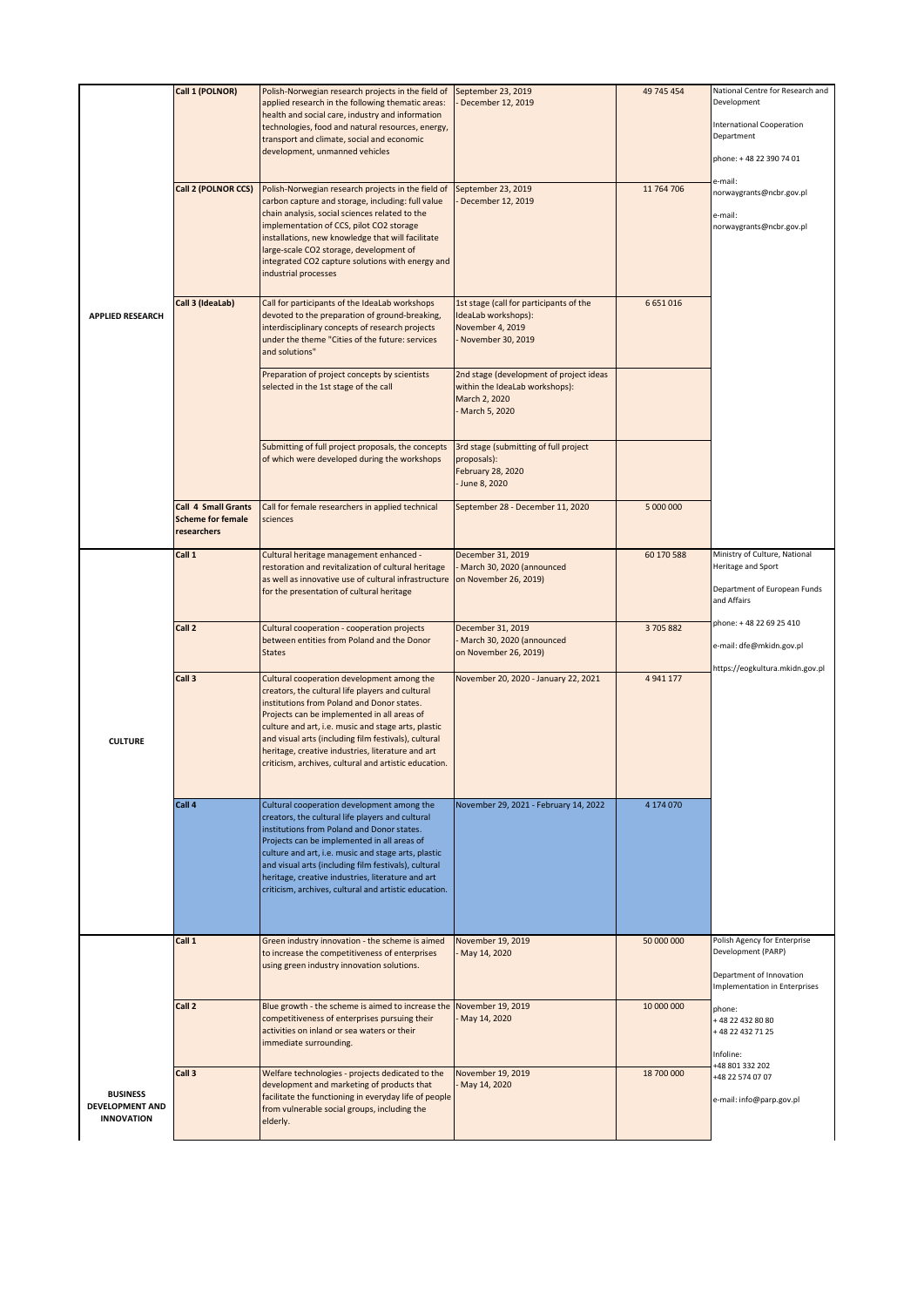|                          | Call 4                                                                  | Blue growth - the scheme is aimed to increase the February 1 - March 31, 2022<br>competitiveness of enterprises pursuing their<br>activities on inland or sea waters or their<br>immediate surrounding.                                                                                                                                                                                                                                                                                                                                                                                                                                                                                                                                                                                      |                                                                                                                                                                                                                                                                                                                                                                                                                                                                                                                                                  | 9 350 000                  |                                                                                                                                                                                                                                                                                                                  |
|--------------------------|-------------------------------------------------------------------------|----------------------------------------------------------------------------------------------------------------------------------------------------------------------------------------------------------------------------------------------------------------------------------------------------------------------------------------------------------------------------------------------------------------------------------------------------------------------------------------------------------------------------------------------------------------------------------------------------------------------------------------------------------------------------------------------------------------------------------------------------------------------------------------------|--------------------------------------------------------------------------------------------------------------------------------------------------------------------------------------------------------------------------------------------------------------------------------------------------------------------------------------------------------------------------------------------------------------------------------------------------------------------------------------------------------------------------------------------------|----------------------------|------------------------------------------------------------------------------------------------------------------------------------------------------------------------------------------------------------------------------------------------------------------------------------------------------------------|
|                          | <b>Call 4: Small Grants</b><br><b>Schemes for female</b><br>enterprises | Small grants for increasing the innovation of<br>enterprises run by women - for projects in the<br>area of innovation in the field of: green<br>technologies, blue growth, welfare technologies                                                                                                                                                                                                                                                                                                                                                                                                                                                                                                                                                                                              | November 19, 2019<br>May 14, 2020                                                                                                                                                                                                                                                                                                                                                                                                                                                                                                                | 15 000 000                 |                                                                                                                                                                                                                                                                                                                  |
| <b>LOCAL DEVELOPMENT</b> | Call 1                                                                  | The call aims to support small and medium-sized<br>cities in developing and implementing by them a<br>balanced and systemic approach to local<br>development and thus to reduce negative<br>development phenomena and raise the standard<br>of living of their inhabitants. The projects concern, 2020<br>among others, broadly understood environmental<br>protection (including efficient and clean energy,<br>sustainable transport), social policy (including<br>poverty reduction, accessibility, housing policy,<br>social innovation, employment, health, education, deadline for submiting the CPPs expired<br>social participation) and support for the local labor on 30th October 2020.<br>market and entrepreneurship.                                                           | 1st stage:<br>May 6, 2019<br>July 22, 2019<br>2nd stage: 23 January, 2020 - 30 October,<br>Selected qualified applicants were eligible<br>for the 2nd stage of the call - submission<br>of the Complete Project Proposals. The<br>CPP was submitted by all 54 applicants<br>who qualified for the 2nd stage. Formal<br>evaluation and project completion are<br>currently in progress. After the formal<br>assessment is completed, the content -<br>related assessment will begin; its<br>finalization is planned for the I quarter of<br>2021. | 102 647 058                | Ministry of Development Funds<br>and Regional Policy<br>Department of Assistance<br>Programmes<br>phone:<br>+48 22 273 77 91<br>+48 22 273 78 36<br>e-mail:<br>rozwojlokalny@mfipr.gov.pl<br>https://www.eog.gov.pl/en/site/l<br>earn-more-about-the-grants/learn<br>more-about-local-development-<br>programme/ |
|                          | Call 1                                                                  | International police cooperation and combating<br>crime. The call aims to strengthen law<br>enforcement cooperation, including the<br>prevention and detection of organized crime by:<br>providing law enforcement officers with access to<br>new technologies and appropriate training, and<br>strengthening national cooperation<br>and international law enforcement agencies such<br>as Eurojust, Europol, Interpol and Frontex.                                                                                                                                                                                                                                                                                                                                                         | November 21, 2019<br>February 28, 2020                                                                                                                                                                                                                                                                                                                                                                                                                                                                                                           | 4 701 069                  | Ministry of Interior and<br>Administration<br>Department of European Funds<br>phone: +48 22 601 42 48<br>e-mail:<br>fundusze.kontakt@mswia.gov.pl<br>https://fundusze.mswia.gov.pl/ue<br>e/funds/implemented/norwegian-<br>financial-mec/15294, Norway-                                                          |
| <b>HOME AFFAIRS</b>      | Call 2                                                                  | Institutional strengthening in the area of asylum<br>and migration. The call aims to ensure the<br>functioning of national asylum and migration<br>management systems and to ensure the right to<br>seek asylum, i.a. through: support for national<br>asylum and migration management systems,<br>including voluntary return; services supporting<br>applicants for refugee status in exercising their<br>fundamental rights (psychological and legal<br>assistance, providing comprehensive information<br>to migrants and asylum seekers); activities in the<br>area of voluntary returns, including primarily<br>training, workshops for officers and employees<br>who have direct contact with migrants; assistance<br>for unaccompanied minors and other groups with<br>special needs. | May 4, 2020<br>- August 14, 2020                                                                                                                                                                                                                                                                                                                                                                                                                                                                                                                 | 3 172 000                  | Grants-2014-2021-basic-<br>information.html                                                                                                                                                                                                                                                                      |
|                          | Call 1                                                                  | Implementation of green and blue infrastructure<br>in cities                                                                                                                                                                                                                                                                                                                                                                                                                                                                                                                                                                                                                                                                                                                                 | April 3, 2020 - August 17, 2020<br>(announced on March 13, 2020)                                                                                                                                                                                                                                                                                                                                                                                                                                                                                 | 23 029 413                 | Ministry of Climate and<br>Environment<br>Department of European Funds                                                                                                                                                                                                                                           |
|                          |                                                                         | Ecosystem management plans implemented<br>Increased protection against invasive alien species April 3, 2020 - August 3, 2020 (announced                                                                                                                                                                                                                                                                                                                                                                                                                                                                                                                                                                                                                                                      | April 3, 2020 - August 3, 2020 (announced<br>on March 13, 2020)                                                                                                                                                                                                                                                                                                                                                                                                                                                                                  | 5 882 352<br>3 5 8 3 5 7 6 | phone: +48 22 369 28 23<br>e-mail: mfeog@mos.gov.pl                                                                                                                                                                                                                                                              |
|                          |                                                                         | and preventing their spread                                                                                                                                                                                                                                                                                                                                                                                                                                                                                                                                                                                                                                                                                                                                                                  | on March 13, 2020)                                                                                                                                                                                                                                                                                                                                                                                                                                                                                                                               |                            | National Fund for Environmental<br>Protection and Water                                                                                                                                                                                                                                                          |
|                          |                                                                         | Improved energy efficiency in school buildings                                                                                                                                                                                                                                                                                                                                                                                                                                                                                                                                                                                                                                                                                                                                               | April 3, 2020 - September 14, 2020<br>(announced on March 13, 2020)                                                                                                                                                                                                                                                                                                                                                                                                                                                                              | 20 000 000                 | Management<br><b>Energy Department</b>                                                                                                                                                                                                                                                                           |
|                          |                                                                         | Development of high-efficiency industrial and<br>professional cogeneration                                                                                                                                                                                                                                                                                                                                                                                                                                                                                                                                                                                                                                                                                                                   | April 3, 2020 - August 31, 2020<br>(announced on March 13, 2020)                                                                                                                                                                                                                                                                                                                                                                                                                                                                                 | 40 000 000                 | phone: +48 22 45 90 452                                                                                                                                                                                                                                                                                          |
|                          | Call 2                                                                  | Awareness raising activities on climate change<br>mitigation and adaptation carried out by schools                                                                                                                                                                                                                                                                                                                                                                                                                                                                                                                                                                                                                                                                                           | April 3, 2020 - August 31, 2020<br>(announced on March 13, 2020)                                                                                                                                                                                                                                                                                                                                                                                                                                                                                 | 1575941                    |                                                                                                                                                                                                                                                                                                                  |
| <b>ENVIRONMENT</b>       |                                                                         | Activities related to the protection of the<br>environment and ecosystems carried out by the<br>NGOs - Small Grants Fund                                                                                                                                                                                                                                                                                                                                                                                                                                                                                                                                                                                                                                                                     | April 3, 2020 - August 3, 2020 (announced<br>on March 13, 2020)                                                                                                                                                                                                                                                                                                                                                                                                                                                                                  | 2 804 720                  |                                                                                                                                                                                                                                                                                                                  |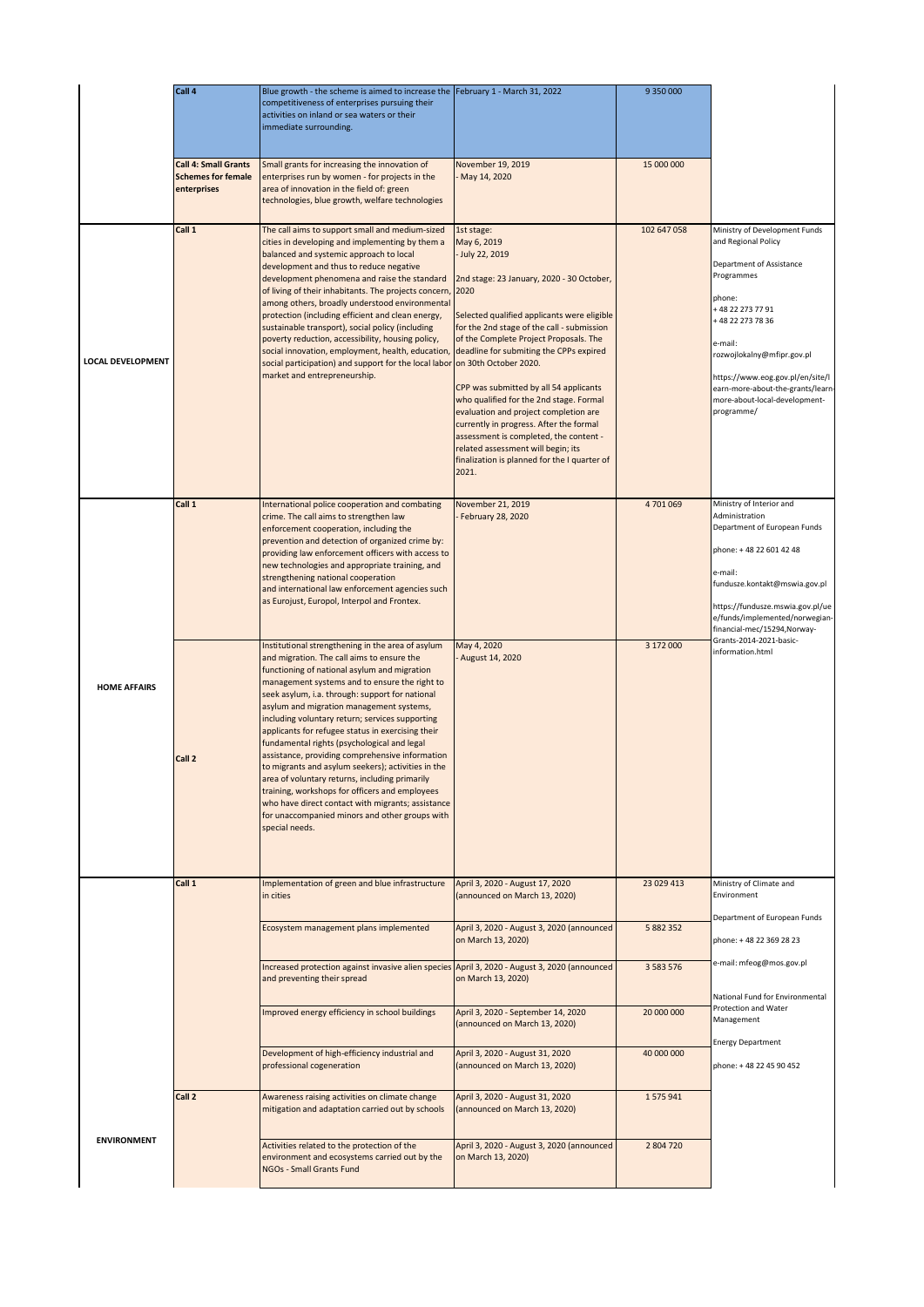|        | Construction/modernization of municipal heating   April 3, 2020 - August 31, 2020<br>systems and elimination of individual heat sources (announced on March 13, 2020)        |                                                                    | 37 988 705 |
|--------|------------------------------------------------------------------------------------------------------------------------------------------------------------------------------|--------------------------------------------------------------------|------------|
|        | Construction of a plant for the production of wood November 9, 2020 - March 31, 2021<br>and agricultural biomass fuel in the form of pellets (announced on October 12, 2020) |                                                                    | 3 000 000  |
| Call 3 | Enhanced implementation of the circular<br>economy                                                                                                                           | July 22, 2020 - September 22, 2020<br>(announced on June 22, 2020) | 3 000 000  |
|        | Geothermal energy production (construction of<br>heat sources using geothermal energy)                                                                                       | July 1, 2020 - March 31, 2021                                      | 7 300 000  |